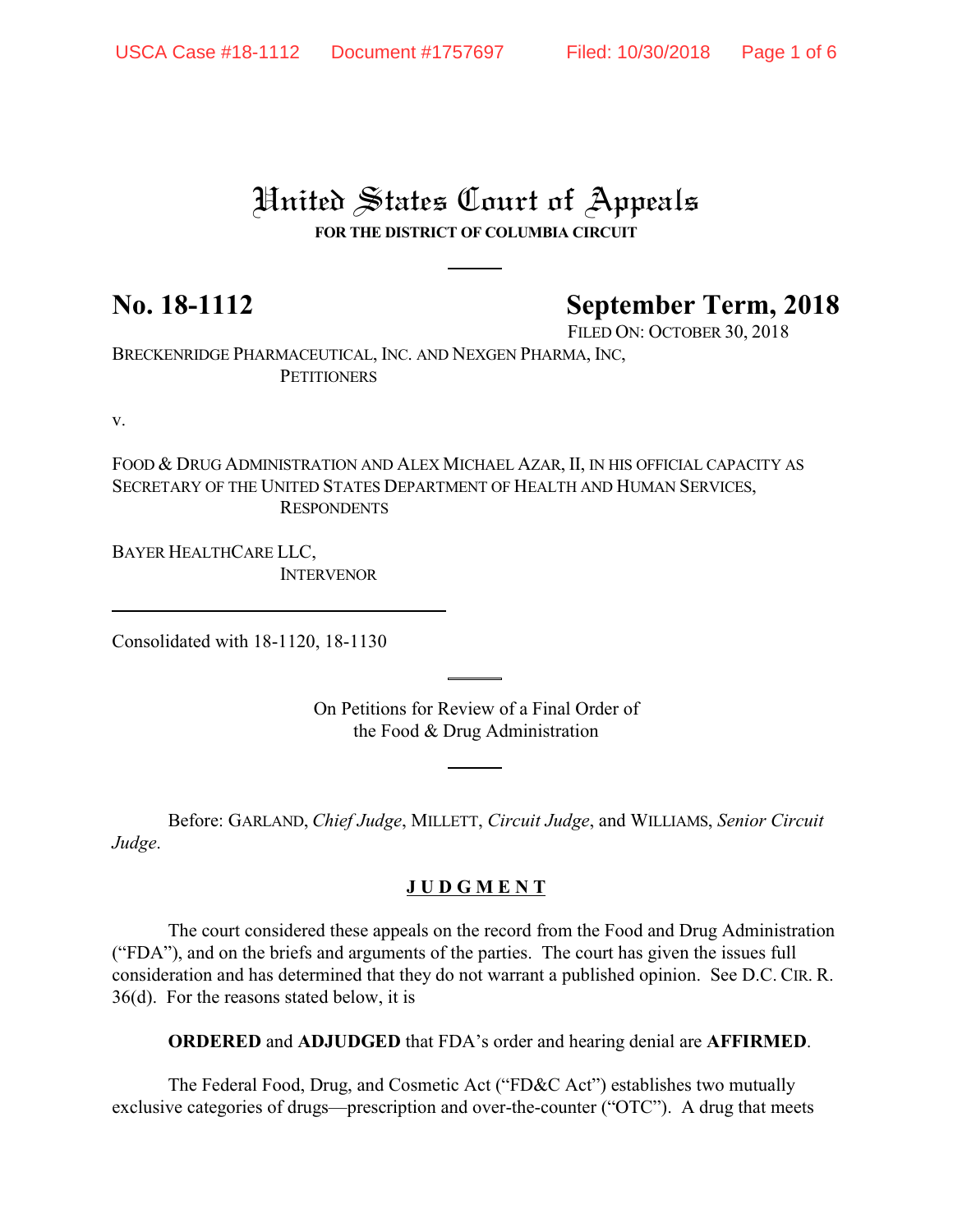prescription criteria under 21 U.S.C. § 353(b)(1) is misbranded if it *fails* to display an "Rx only" symbol, § 353(b)(4)(A), while a drug that does not meet those criteria is misbranded if it *displays* an "Rx only" symbol, § 353(b)(4)(B). We consider here whether petitioners' prescription version of the laxative MiraLax (polyethylene glycol 3350 or "PEG3350") is misbranded under (b)(4)(B) because it is the same "drug" as one that the FDA has determined can safely be sold over the counter and thus no longer meets  $(b)(1)$ 's prescription requirements.

In 1999, FDA approved a New Drug Application ("NDA") for prescription MiraLax from Braintree Laboratories, Inc. Piggybacking off this approval, petitioners filed Abbreviated New Drug Applications ("ANDAs") for generic versions of prescription MiraLax; the FDA approved the applications in 2004-06. FDA approved Braintree's new NDA for OTC MiraLax by a letter dated October 6, 2006. Joint Appendix ("J.A.") 732-34. As FDA later explained in its "Notice for an Opportunity for Hearing on a Proposal to Withdraw Approval of Prescription [PEG3350 ANDAs]" ("NOOH"), its approval of the NDA for an OTC version meant that PEG3350 no longer met the criteria for a prescription drug under (b)(1)(B) unless there was a "meaningful difference" between the prescription and OTC versions of the drug. 73 Fed. Reg. at 63,491, 63,492/3 (Oct. 24, 2008). FDA determines the existence of a "meaningful difference" by looking to "such factors as the indication, strength, route of administration, dosage form, or patient population," *id*. at 63,492/3, and in the NOOH it found no such differences, *id*. at 63,492-94.

After receiving objections and submissions from petitioners, and an unexplained six-year delay, FDA in May 2014 issued a notice and attached a proposed order denying petitioners' requests for a hearing and withdrawing petitioners' ANDAs, J.A. 300-59. It made the proposed order final in its 2018 Order now under review. See 83 Fed. Reg. at 13,994 (Apr. 2, 2018).

Petitioners challenge FDA's determination of no "meaningful difference" and raise process-based challenges alleging lack of adequate notice and improper denial of a hearing. Finding these claims wanting, we affirm FDA's withdrawal of petitioners' ANDAs.

\* \* \*

In the NOOH, FDA found that on each of the factors pertinent to a "meaningful difference," OTC and prescription MiraLax were identical (or nearly so). They have the same (1) active ingredient (PEG 3350), (2) indication (occasional constipation), (3) strength (17 grams), (4) route of administration (oral), and (5) dosage form (powder), and (6) patient population (patients 17 years of age or older). See 83 Fed. Reg. at 13,997/1; 73 Fed. Reg. at 63,492/3. (FDA appears to define "pediatric population" as, among other things, "from birth to 16 years," in the context of prescription drug labeling, 21 C.F.R. § 201.57(c)(9)(iv)(A), so that 17-year-olds are "adults." In that case, there is no difference as to patient population with the OTC version. In any event, petitioners do not argue that differences in MiraLax use between 17- and 18-yearolds are meaningful.) None of this is in dispute, not least because petitioners had to make those showings in their ANDA applications (with patient population addressed in the labeling). See Pet. Br. 7. Factors (1)-(6) are identical (or nearly so) between the two drugs being compared to assess "meaningful difference": Braintree's 1999 prescription NDA (the reference drug for petitioners' ANDAs) and Braintree's 2006 OTC NDA. Compare J.A. 728-29 and 730-31 with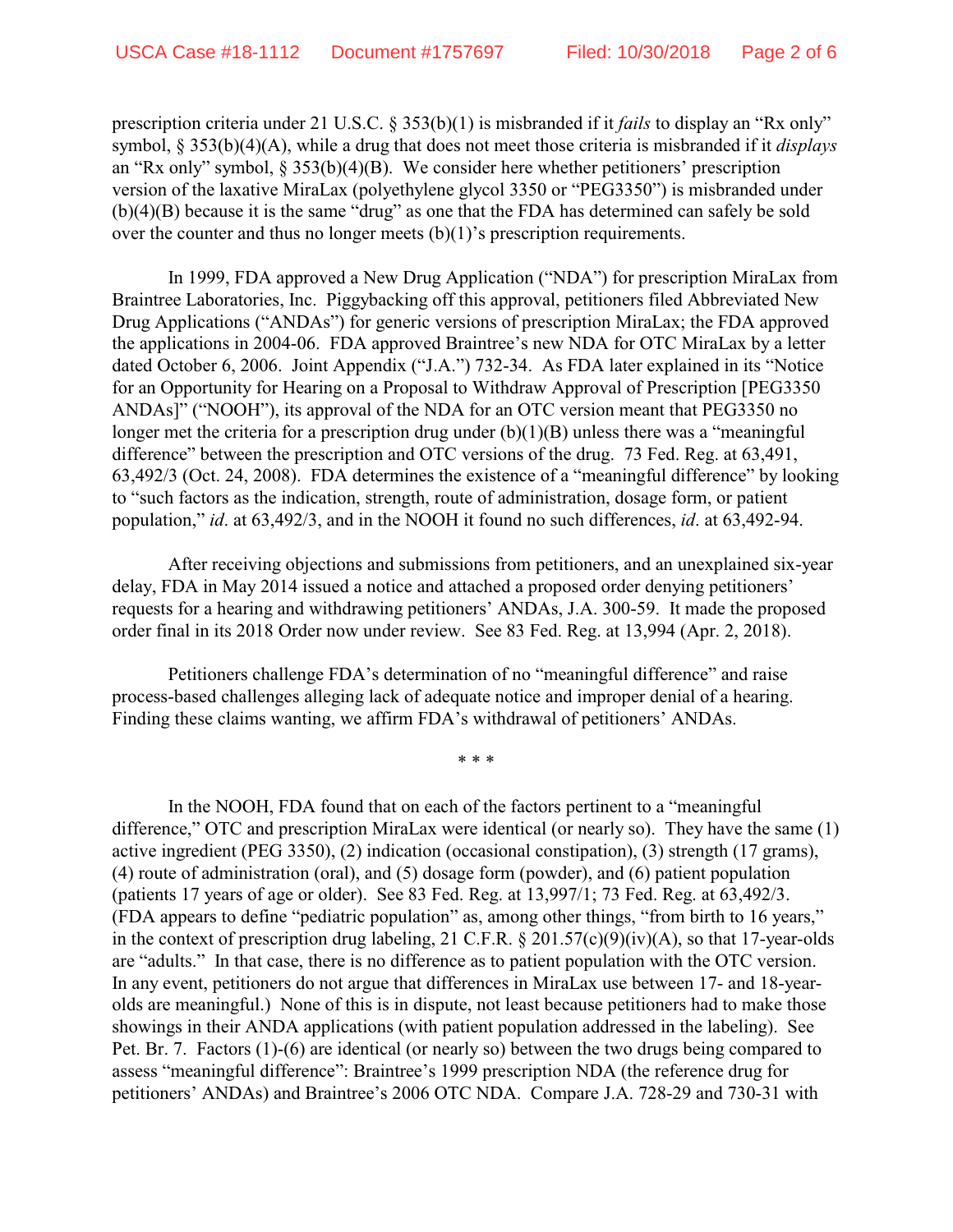736.

So where do petitioners see a "meaningful difference"? They point us to duration of use, compared below:

TABLE 3-LABELING REGARDING DURATION OF USE FOR PRESCRIPTION AND NONPRESCRIPTION PEG 3350

|                 | <b>Prescription MiraLAX</b>                                                                                                             | Nonprescription MiraLAX                            |
|-----------------|-----------------------------------------------------------------------------------------------------------------------------------------|----------------------------------------------------|
| Duration of Use | This product should be used for 2 weeks or less or as Use no more than 7 days. Stop use and ask a doctor if<br>directed by a physician. | you need to use a laxative for longer than 1 week. |

83 Fed. Reg. at 14,007.

We find no error in FDA's determination that the difference here was not "meaningful." We note that the agency left open the possibility that differences in duration of use—in other circumstances—could add up to a "meaningful difference. " See 83 Fed. Reg. at 13,999/3 ("[T]he Commissioner *in this proceeding* declines to conclude that duration of use alone, without an additional more fundamental difference between the products, is sufficient to establish a meaningful difference.") (emphasis added); see also *id.* at 13,999/1 (recognizing that "duration of therapy" may indicate a "meaningful" difference between prescription and over-the-counter drugs); 73 Fed. Reg. at 63,493/1 (same). We necessarily leave the issue open as we have before us no blanket rule that variations in use duration cannot qualify as "meaningful."

A week-by-week look best pinpoints the difference in duration of use between the two MiraLax versions. We start with week two. There, both versions are the same—any use in the second week requires physician oversight for prescription and OTC alike. Under the prescription version, the patient could only have secured the drug by consulting a physician. Under the OTC version, patients are instructed to "[u]se no more than 7 days. Stop use and ask a doctor . . . ." 83 Fed. Reg. at 14,007.

What about week one? There, at least, petitioners identify one potential difference: whereas in the prescription version physician approval is required, in the OTC context it is not. (That the prescription label recommends a *two-week* initial period of use, whereas the OTC label recommends a *one-week* initial period, has no independent weight, since physician approval is still required after the first week in both cases.) Does that contrast during week one amount to a "meaningful difference" between the two versions of MiraLax—keeping in mind the *identical* active ingredients, indications, strengths, routes of administration, dosage forms, and nearly identical patient populations? FDA's answer says it does not.

Petitioners' dominant objection centers on safety concerns rooted in lay misdiagnosis or "masking"—through use of the OTC product—of more serious conditions like cancer, stricture, or opioid abuse. See, e.g., Pet. Br. 15. But the OTC label already addresses these concerns, so that any safety difference between the OTC and prescription products effectively vanish. FDA has found—and petitioners do not dispute—that MiraLax is generally effective for its sole indication (occasional constipation) in "less [sic] than 7 days." 83 Fed. Reg. at 13,999/2. It is expected to produce bowel movements in 1-4 days. *Id*. That means the minority of MiraLax users for whom (1) symptoms do not subside within 1-4 days and (2) who have a masked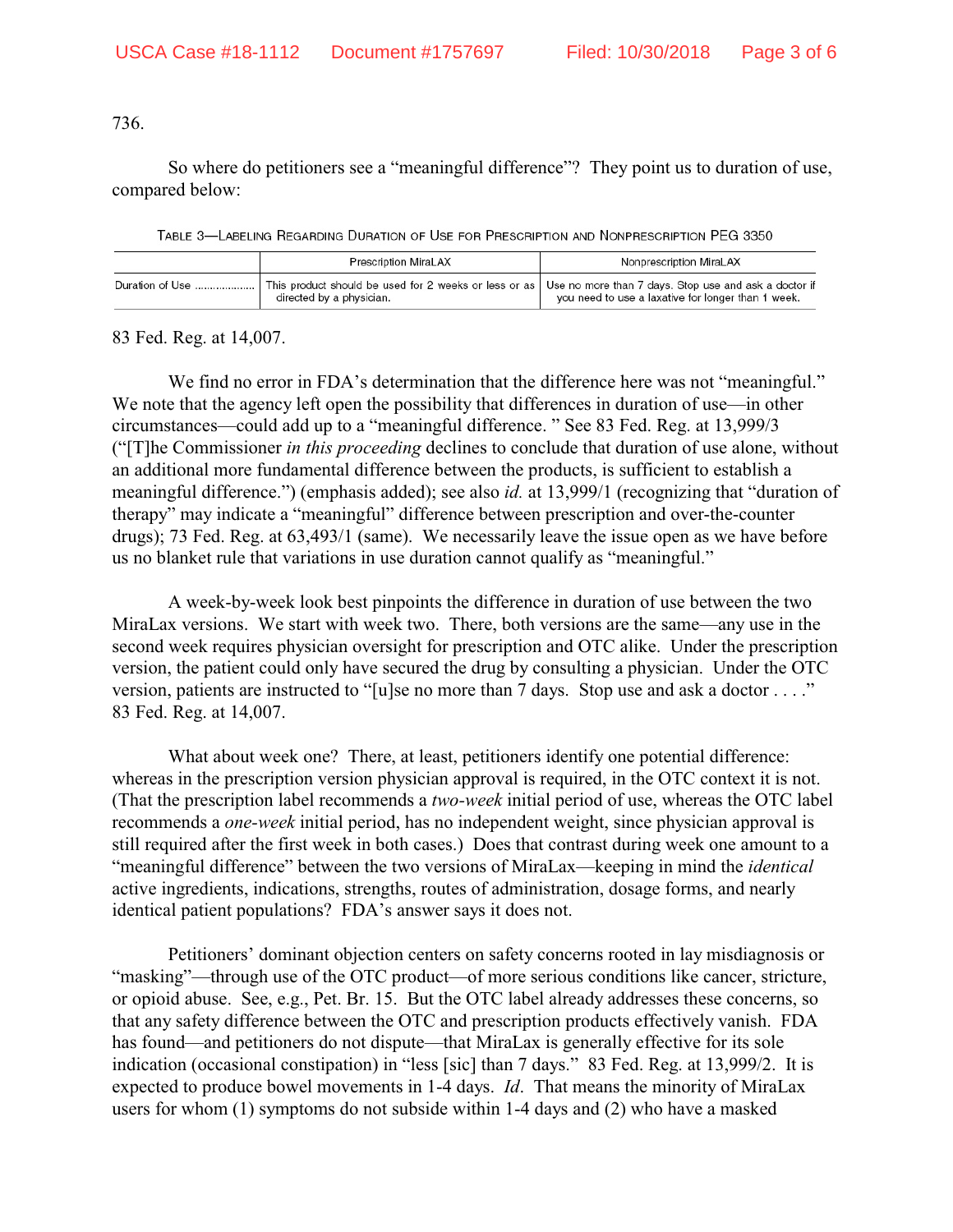condition, will be under a physician's care on no later than the eighth day (assuming on-label use). In addition, some OTC users may take MiraLax only after consulting a physician, obviating masking concerns for this cohort. See *id.* at 14,009/3 ("[A] physician is free to instruct a patient on how and whether to use a nonprescription product."). Further, petitioners do not contest FDA's determination that OTC MiraLax is safe in this first week of use. See Oral Argument at 6:53 (Court: "So [FDA's] determination there that there was no safety need to maintain that drug with a prescription—you're not challenging that, right?" Counsel for Petitioners: "That's correct. . . . There's not a safety concern, assuming people that are using it for a week, which generally you hope they are. . . ."). In other words, the only difference appears to be the prescription drug's requirement of physician intervention during the first week—which FDA's approval of OTC MiraLax had found to be unnecessary from a safety perspective.

Petitioners seek to move outside this analysis by urging us to consider off-label use—that is, use of the OTC product for more than a week—in assessing FDA's reasoning. Pet. Br. 34. As petitioners see it, the market needs a prescription version of MiraLax with doctors acting as gatekeepers. They cite increased hospitalizations and deaths "attributed to the drug" after OTC approval. But the risk of off-label use applies to all or most drugs—prescription or OTC—and, presumably, an important feature of the drug classification system is that patients generally respond to labels. FDA, moreover, has "found that the product is safe and effective for use for self-medication as directed in the proposed nonprescription labeling." 83 Fed. Reg. at 14,009/3. The agency made this finding as part of its approval of OTC MiraLax, see 21 C.F.R. § 310.200(b) (referring to "use in self-medication as directed in proposed labeling")—an approval that petitioners do not contest, see Oral Argument at 6:43 (Court: "You're not challenging the previous decision to go from Rx to OTC on MiraLax are you?" Counsel for Petitioners: "Not at all."). We therefore find that FDA properly carried out its analysis within the context of on-label use. See 83 Fed. Reg. at 14,008/1-2. Finally, studies in connection with approval of OTC MiraLax found that it "would still be considered safe if a consumer chose to use it repeatedly before seeking advice from a physician." *Id*. at 14,008/2; see *id.* at 13,996/3. In sum, FDA reasonably concluded that petitioners' safety-based arguments provide no basis for a "meaningful difference" finding.

As to petitioners' argument that increased efficacy with longer use of MiraLax amounts to a separate basis for a "meaningful difference," two responses are warranted. See, e.g., Pet. Br. 12, 17, 31. First, since the indication for prescription and OTC MiraLax is *occasional* constipation, FDA explains that studies concerning longer-term efficacy are relevant primarily to confirm the *safety* of OTC MiraLax (not efficacy) for the sole indication at issue here. 83 Fed. Reg. at 14,008/1-2. Second, FDA observes that longer-term benefits would accrue under both versions, since a physician can recommend and approve longer-term use to OTC consumers past the first week. *Id.* at 14,007-08.

Finally, petitioners' comparisons with butenafine, terbinafine, and ibuprofen misfire. As to butenafine and terbinafine, it is true that FDA invoked risks of lay misdiagnosis in distinguishing OTC and prescription versions of those drugs (and allowing both). But the two versions in that instance were approved for different indications that call for "different levels of expertise to diagnose and treat." 83 Fed. Reg. at 14,012/1-2. And the risks involved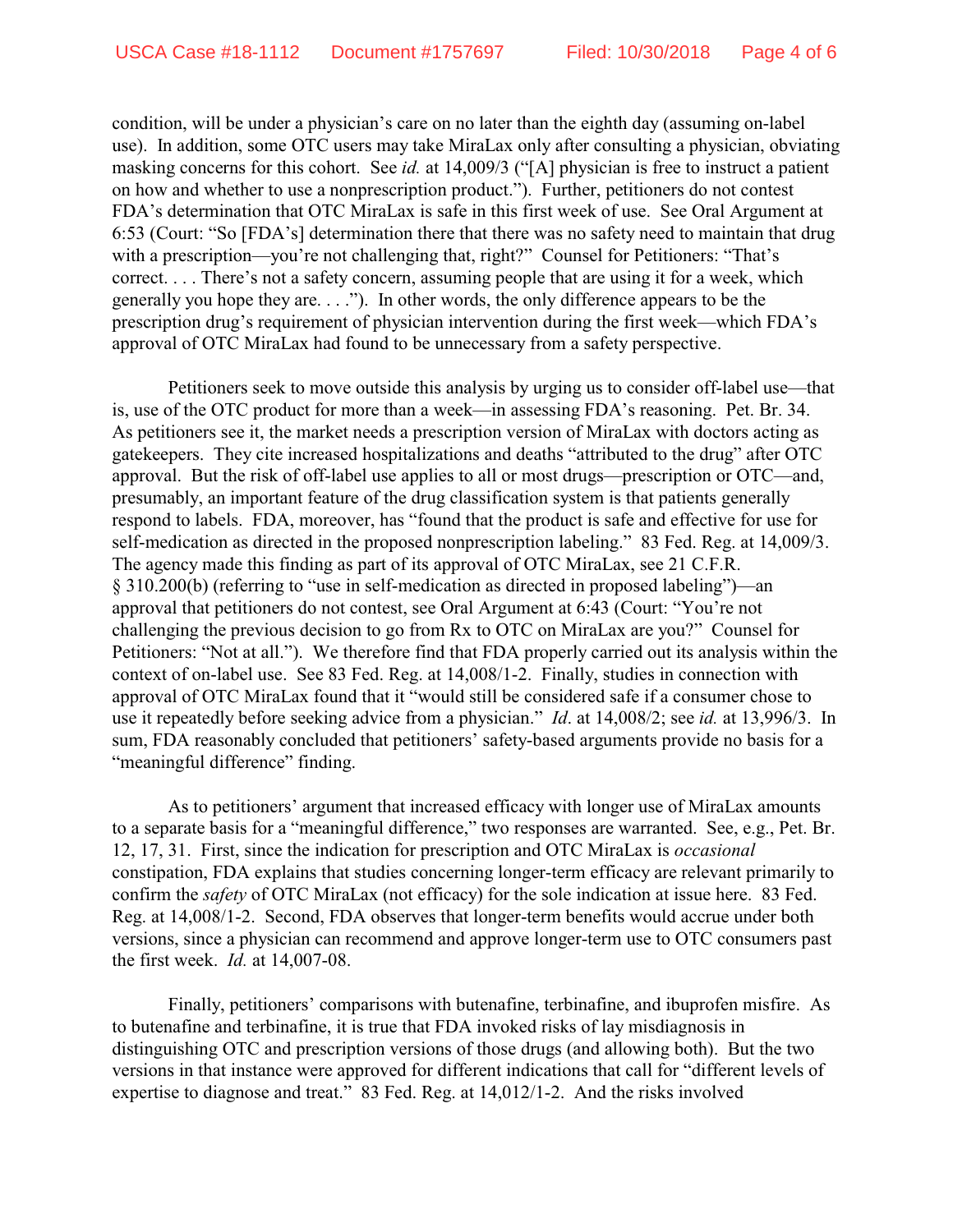misidentifying a condition (tinea versicolor) that fell only under one indication—for which FDA required a prescription. Not so for MiraLax, which has only one indication for both versions. As for ibuprofen, the prescription and nonprescription versions of the drug "differ in the[ir] indications, dosage, and durations of use depending upon the indication." *Id*. at 14,015/1. Petitioners acknowledge as much, Pet. Br. 48, but insist that FDA never explains why a greater *number* of differences perforce adds up to a more "meaningful" or "fundamental" difference, *id*. We see no merit in this objection. Not only do both versions of ibuprofen (suspension and tablet) differ as to *three* relevant factors (indication, dose, duration of use), but differences within the first two factors reasonably support FDA's conclusion. In particular, both prescription versions permit treating primary dysmenorrhea, as well as signs and symptoms of rheumatoid arthritis and osteoarthritis, whereas the OTC versions do not. 83 Fed. Reg. at 14,014/2-3. And whereas the daily dosage limit for OTC ibuprofen tablets is set at 1,200 mg, the prescription version more than doubles that ceiling to 3,200 mg for certain indications. *Id*. at 14,014-15. No contrasts of this magnitude exist in the case of MiraLax. Thus the distinctions FDA draws between butenafine, terbinafine, and ibuprofen and MiraLax are plausible and do not advance petitioners' case. See *id*. at 14,010-12.

We thus conclude that FDA's determination that prescription MiraLax is misbranded for lack of a "meaningful difference" with OTC MiraLax is neither arbitrary nor capricious.

\* \* \*

We also reject petitioners' process-based challenges to FDA's denial of a hearing on withdrawal of prescription MiraLax.

*First*, petitioners argue FDA had to articulate its "meaningful difference" standard by rulemaking under 21 U.S.C. § 353(b)(3). See Pet. Br. 24. But this misunderstands the source of FDA's authority here. To withdraw petitioners' ANDAs, FDA relied not on § 353(b)(3), but on its authority under 21 U.S.C.  $\S 355(e)(3)$  – the second (3) in that oddly drafted subsection. See 73 Fed. Reg. at 63,492/2; 83 Fed. Reg. at 13,995/3, 14,016/2; FDA Br. 37. Petitioners do not challenge the correctness of FDA's reliance on that section.

*Second*, petitioners argue they did not receive proper notice of FDA's "meaningful difference" standard. We disagree. Despite minor variances in FDA's formulation of that standard in the 2008 NOOH and 2018 Order, petitioners faced no "significant ambiguity regarding the type of information that would warrant a hearing." *John D. Copanos & Sons, Inc. v. FDA*, 854 F.2d 510, 520 (D.C. Cir. 1988). As did the NOOH in *Copanos*, the NOOH here "discussed in detail the facts and evidence that formed the basis for the agency's proposed withdrawal of approval." *Id*. FDA set out the factors it deemed relevant and explained at length why it considered duration of use differences in the case of MiraLax "nonmeaningful." See 73 Fed. Reg. at 63,493-94. Thus, just as petitioner in *Copanos* could not "identify any evidence, or type of evidence, that it might have presented but for lack of notice as to its relevance," 854 F.2d at 520, petitioners fail to do so here. The NOOH gave "adequate notice of the type of information" petitioners would have had to adduce to merit a hearing. *Id*. The notice objection fails.